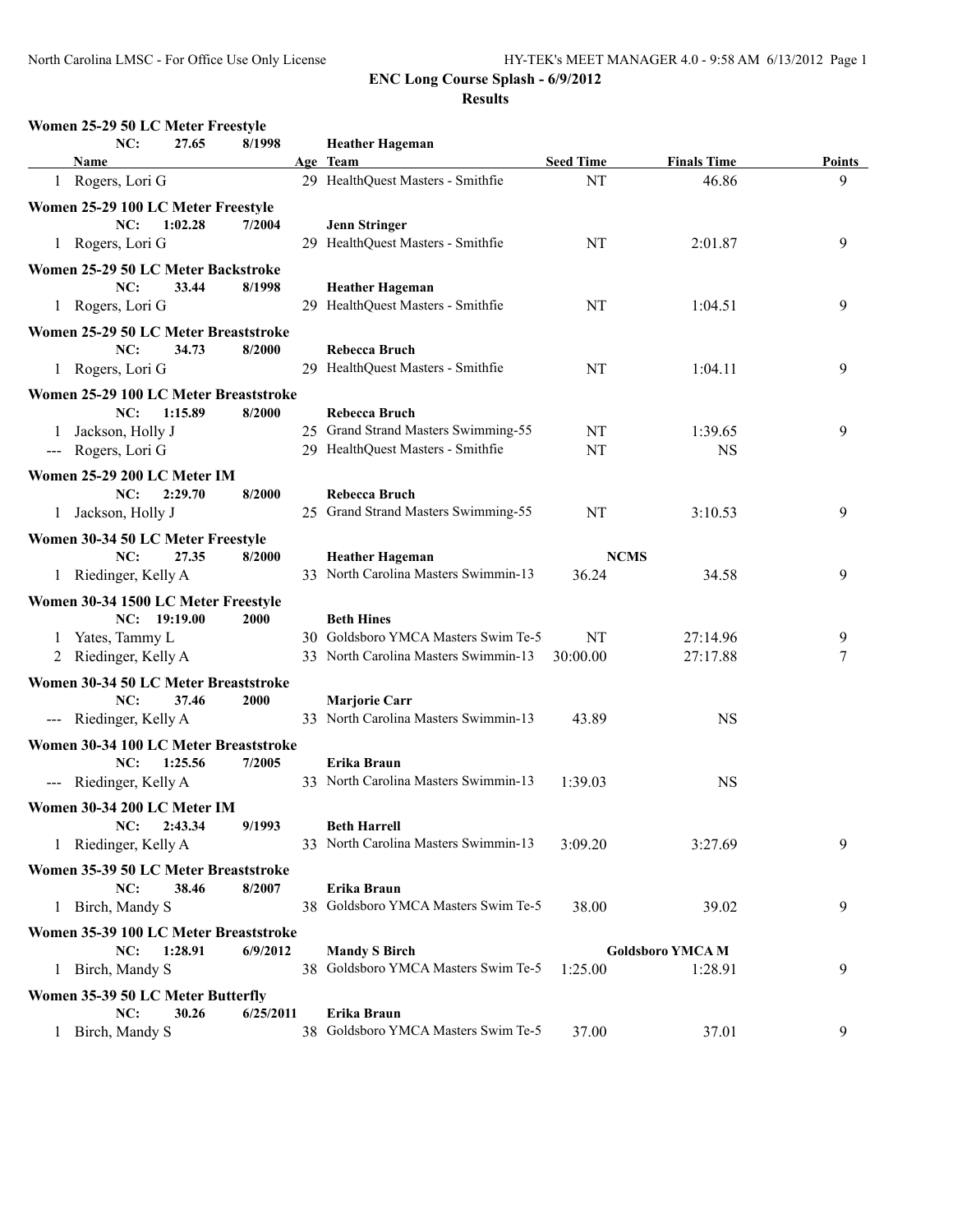| NC:<br>2:53.42<br>8/2000<br><b>Sue Haugh</b><br>Goldsboro YMCA Masters Swim Te-5<br>1 Birch, Mandy S<br>3:06.87<br>38<br>2:59.00<br>Women 40-44 50 LC Meter Freestyle<br>NC:<br>27.93<br>8/2006<br><b>Sue Walsh</b><br>1 Kell, Laura<br>42 HealthQuest Masters - Smithfie<br>NT<br>35.83<br>41 HealthQuest Masters - Smithfie<br>Karstens, Mary<br>1:00.00<br>50.65<br>2 | 9<br>9<br>7<br>6<br>9 |
|--------------------------------------------------------------------------------------------------------------------------------------------------------------------------------------------------------------------------------------------------------------------------------------------------------------------------------------------------------------------------|-----------------------|
|                                                                                                                                                                                                                                                                                                                                                                          |                       |
|                                                                                                                                                                                                                                                                                                                                                                          |                       |
|                                                                                                                                                                                                                                                                                                                                                                          |                       |
|                                                                                                                                                                                                                                                                                                                                                                          |                       |
|                                                                                                                                                                                                                                                                                                                                                                          |                       |
|                                                                                                                                                                                                                                                                                                                                                                          |                       |
| 40 HealthQuest Masters - Smithfie<br>Wilson, Nichole P<br>NT<br>59.45<br>3                                                                                                                                                                                                                                                                                               |                       |
| 43 Raleigh Area Masters-26<br>Greene, Dana M<br>32.15<br><b>NS</b><br>---                                                                                                                                                                                                                                                                                                |                       |
| Women 40-44 100 LC Meter Freestyle                                                                                                                                                                                                                                                                                                                                       |                       |
| 1:01.33<br>NC:<br>8/2006<br><b>Sue Walsh</b>                                                                                                                                                                                                                                                                                                                             |                       |
| 42 HealthQuest Masters - Smithfie<br>Kell, Laura<br>NT<br>1:35.27<br>$\perp$                                                                                                                                                                                                                                                                                             |                       |
| 43 Raleigh Area Masters-26<br>Greene, Dana M<br>1:12.98<br><b>NS</b><br>$---$                                                                                                                                                                                                                                                                                            |                       |
| Women 40-44 50 LC Meter Backstroke                                                                                                                                                                                                                                                                                                                                       |                       |
| NC:<br>32.31<br>8/2004<br><b>Sue Walsh</b>                                                                                                                                                                                                                                                                                                                               |                       |
| 41 HealthQuest Masters - Smithfie<br>1 Karstens, Mary<br>1:30.00<br>1:10.57                                                                                                                                                                                                                                                                                              | 9                     |
| Women 40-44 50 LC Meter Breaststroke                                                                                                                                                                                                                                                                                                                                     |                       |
| NC:<br>38.36<br>8/2006<br><b>Elizabeth Nowak</b>                                                                                                                                                                                                                                                                                                                         |                       |
| 42 HealthQuest Masters - Smithfie<br>1 Kell, Laura<br>NT<br>49.78                                                                                                                                                                                                                                                                                                        | 9                     |
| 42 North Carolina Masters Swimmin-13<br>Atkinson, Caroline C<br>52.81<br>50.76                                                                                                                                                                                                                                                                                           | 7                     |
| 43 Raleigh Area Masters-26<br>44.78<br>--- Greene, Dana M<br><b>NS</b>                                                                                                                                                                                                                                                                                                   |                       |
| Women 40-44 100 LC Meter Breaststroke                                                                                                                                                                                                                                                                                                                                    |                       |
| 1:23.95<br>8/2006<br>NC:<br><b>Elizabeth Nowak</b>                                                                                                                                                                                                                                                                                                                       |                       |
| Atkinson, Caroline C<br>42 North Carolina Masters Swimmin-13<br>1:51.06<br>1:50.93                                                                                                                                                                                                                                                                                       | 9                     |
| 42 HealthQuest Masters - Smithfie<br>Kell, Laura<br>NT<br>1:57.31<br>2                                                                                                                                                                                                                                                                                                   | 7                     |
| 43 Raleigh Area Masters-26<br>Greene, Dana M<br>1:37.29<br><b>NS</b>                                                                                                                                                                                                                                                                                                     |                       |
| Women 40-44 50 LC Meter Butterfly                                                                                                                                                                                                                                                                                                                                        |                       |
| NC:<br>29.79<br>8/2006<br><b>Sue Walsh</b>                                                                                                                                                                                                                                                                                                                               |                       |
| 42 North Carolina Masters Swimmin-13<br>1 Atkinson, Caroline C<br>43.26<br>43.62                                                                                                                                                                                                                                                                                         | 9                     |
| 42 HealthQuest Masters - Smithfie<br>2 Kell, Laura<br>NT<br>45.76                                                                                                                                                                                                                                                                                                        | 7                     |
| 41 HealthQuest Masters - Smithfie<br>1:15.00<br>1:02.55<br>Karstens, Mary<br>3                                                                                                                                                                                                                                                                                           | 6                     |
| Women 40-44 100 LC Meter Butterfly                                                                                                                                                                                                                                                                                                                                       |                       |
| NC:<br>1:15.69<br>8/2006<br><b>Elisabeth Deal</b>                                                                                                                                                                                                                                                                                                                        |                       |
| 41 HealthQuest Masters - Smithfie<br>2:35.00<br>2:25.99<br>1 Karstens, Mary                                                                                                                                                                                                                                                                                              | 9                     |
| Women 40-44 200 LC Meter IM                                                                                                                                                                                                                                                                                                                                              |                       |
| 2:43.71<br><b>Elizabeth Nowak</b><br>NC:<br>8/2006                                                                                                                                                                                                                                                                                                                       |                       |
| 42 North Carolina Masters Swimmin-13<br>Atkinson, Caroline C<br>3:45.43<br>3:33.92<br>$\Gamma$                                                                                                                                                                                                                                                                           | 9                     |
| 41 HealthQuest Masters - Smithfie<br>5:11.00<br>4:56.21<br>Karstens, Mary<br>2                                                                                                                                                                                                                                                                                           | 7                     |
| Women 45-49 50 LC Meter Freestyle                                                                                                                                                                                                                                                                                                                                        |                       |
| <b>Sue Walsh</b><br>NC:<br>27.44<br>8/2007                                                                                                                                                                                                                                                                                                                               |                       |
| Wolff, Celia<br>46 Fort Bragg Masters<br>30.60<br>31.62<br>$\perp$                                                                                                                                                                                                                                                                                                       | 9                     |
| Women 45-49 400 LC Meter Freestyle                                                                                                                                                                                                                                                                                                                                       |                       |
| <b>NCMS</b><br>5:18.48<br><b>Beverly Amick</b><br>NC:<br>8/2001                                                                                                                                                                                                                                                                                                          |                       |
| 48 Greenville Swim Club Masters<br>6:02.36<br>1 Eagle, Lisa<br>6:27.61                                                                                                                                                                                                                                                                                                   | 9                     |

1:26.54 1:37.04 1:42.41 1:41.62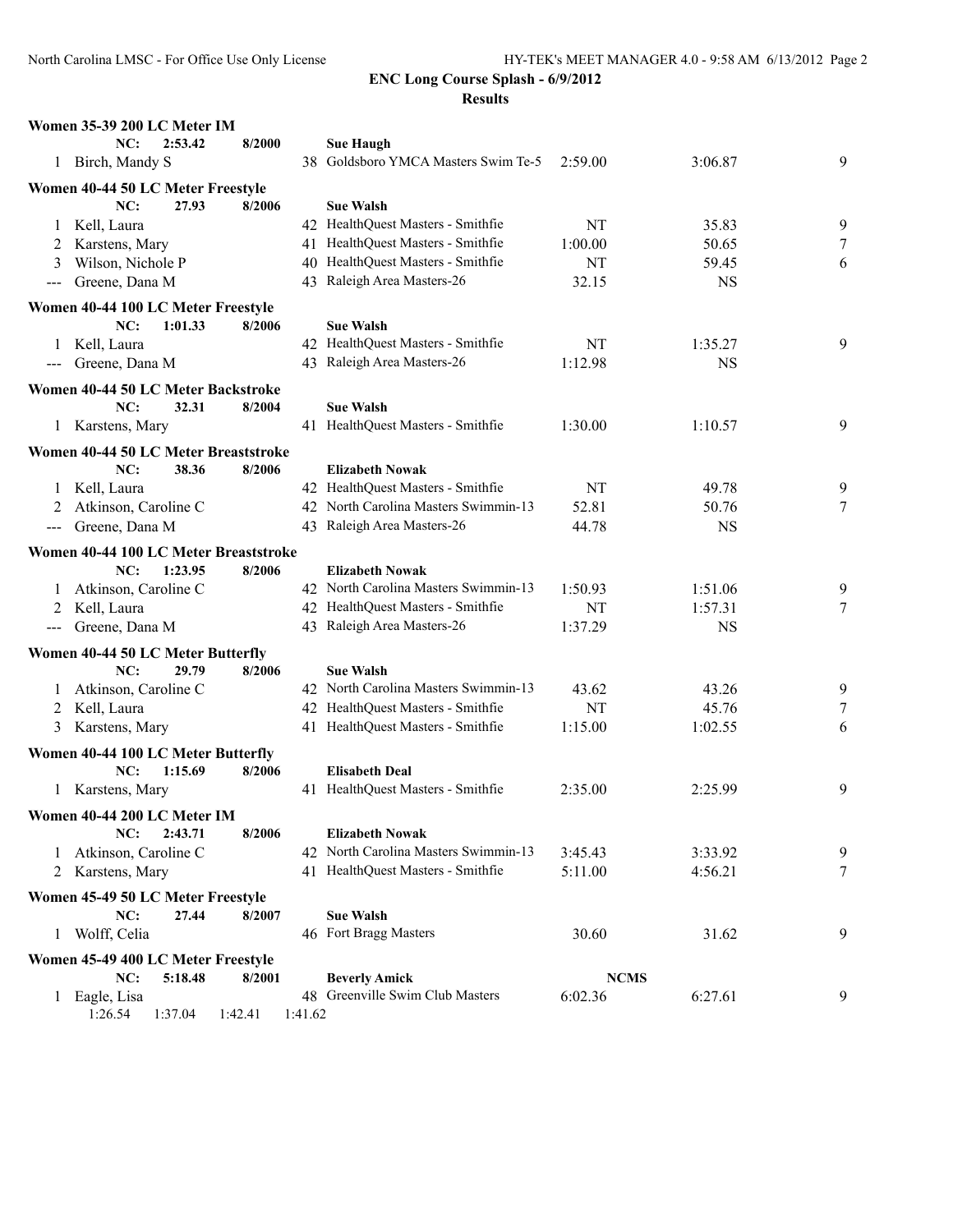| Women 45-49 1500 LC Meter Freestyle                          |                                                             |          |                         |   |
|--------------------------------------------------------------|-------------------------------------------------------------|----------|-------------------------|---|
| 8/2004<br>NC: 21:38.85                                       | <b>Robin Batchelor</b>                                      |          |                         |   |
| 1 Eagle, Lisa                                                | 48 Greenville Swim Club Masters                             | 23:41.46 | 25:09.09                | 9 |
| Women 45-49 50 LC Meter Backstroke                           |                                                             |          |                         |   |
| NC:<br>31.85<br>8/2007                                       | <b>Sue Walsh</b>                                            |          |                         |   |
| 1 Wolff, Celia                                               | 46 Fort Bragg Masters                                       | 35.66    | 38.00                   | 9 |
| Women 45-49 100 LC Meter Backstroke                          |                                                             |          |                         |   |
| NC:<br>1:09.66<br>8/2007                                     | <b>Sue Walsh</b>                                            |          |                         |   |
| 1 Wolff, Celia                                               | 46 Fort Bragg Masters                                       | 1:22.00  | 1:25.24                 | 9 |
| --- Eagle, Lisa                                              | 48 Greenville Swim Club Masters                             | 1:34.29  | <b>NS</b>               |   |
| Women 45-49 100 LC Meter Breaststroke                        |                                                             |          |                         |   |
| NC:<br>1:38.55<br>8/1998                                     | <b>Mary Sansbury</b>                                        |          |                         |   |
| 1 Eagle, Lisa                                                | 48 Greenville Swim Club Masters                             | 1:43.97  | 1:43.30                 | 9 |
| Women 45-49 50 LC Meter Butterfly                            |                                                             |          |                         |   |
| NC:<br>29.84<br>8/2007                                       | <b>Sue Walsh</b>                                            |          |                         |   |
| 1 Wolff, Celia                                               | 46 Fort Bragg Masters                                       | 33.52    | 33.71                   | 9 |
| Women 55-59 100 LC Meter Freestyle                           |                                                             |          |                         |   |
| NC:<br>1:16.55<br>2000                                       | <b>Dorothy Resseguie</b>                                    |          |                         |   |
| 1 Amick, Beverly O                                           | 58 North Carolina Masters Swimmin-38                        | 1:16.55  | 1:16.63                 | 9 |
| Women 55-59 400 LC Meter Freestyle                           |                                                             |          |                         |   |
| NC:<br>6:23.80                                               | <b>Dorothy Resseguie</b>                                    | THM      |                         |   |
| --- Amick, Beverly O                                         | 58 North Carolina Masters Swimmin-38                        | 6:23.80  | <b>NS</b>               |   |
| 2:13.25<br>2:15.97<br>2:12.38                                |                                                             |          |                         |   |
| Women 55-59 50 LC Meter Backstroke                           |                                                             |          |                         |   |
| NC:<br>39.90<br>8/2002                                       | <b>Jeannie Mitchell</b>                                     |          |                         |   |
| 1 Amick, Beverly O                                           | 58 North Carolina Masters Swimmin-38                        | 39.90    | 41.95                   | 9 |
| Women 55-59 100 LC Meter Backstroke                          |                                                             |          |                         |   |
| NC:<br>1:27.07<br>8/2004                                     | <b>Jeannie Mitchell</b>                                     |          |                         |   |
| 1 Amick, Beverly O                                           | 58 North Carolina Masters Swimmin-38                        | 1:28.69  | 1:33.41                 | 9 |
| Women 55-59 50 LC Meter Butterfly                            |                                                             |          |                         |   |
| NC:<br>37.07<br>6/9/2012                                     | <b>Beverly O Amick</b>                                      |          | <b>North Carolina M</b> |   |
| 1 Amick, Beverly O                                           | 58 North Carolina Masters Swimmin-38                        | 42.06    | 37.07                   | 9 |
| Women 60-64 50 LC Meter Freestyle                            |                                                             |          |                         |   |
| NC:<br>36.05<br><b>2000</b>                                  | <b>Dorothy Resseguie</b>                                    |          |                         |   |
| 1 Maynard, Rita                                              | 61 Twin Rivers YMCA Masters New                             | 2:09.03  | 58.31                   | 9 |
|                                                              |                                                             |          |                         |   |
| Women 60-64 100 LC Meter Freestyle<br>NC:<br>1:20.10<br>2000 | <b>Dorothy Resseguie</b>                                    |          |                         |   |
| 1 Maynard, Rita                                              | 61 Twin Rivers YMCA Masters New                             | 2:13.63  | 2:18.13                 | 9 |
|                                                              |                                                             |          |                         |   |
| Women 60-64 200 LC Meter Freestyle<br>NC:<br>3:00.61<br>2000 |                                                             |          |                         |   |
| Maynard, Rita<br>1                                           | <b>Dorothy Resseguie</b><br>61 Twin Rivers YMCA Masters New | 4:29.96  | 4:44.09                 | 9 |
| 2:22.37<br>2:21.72                                           |                                                             |          |                         |   |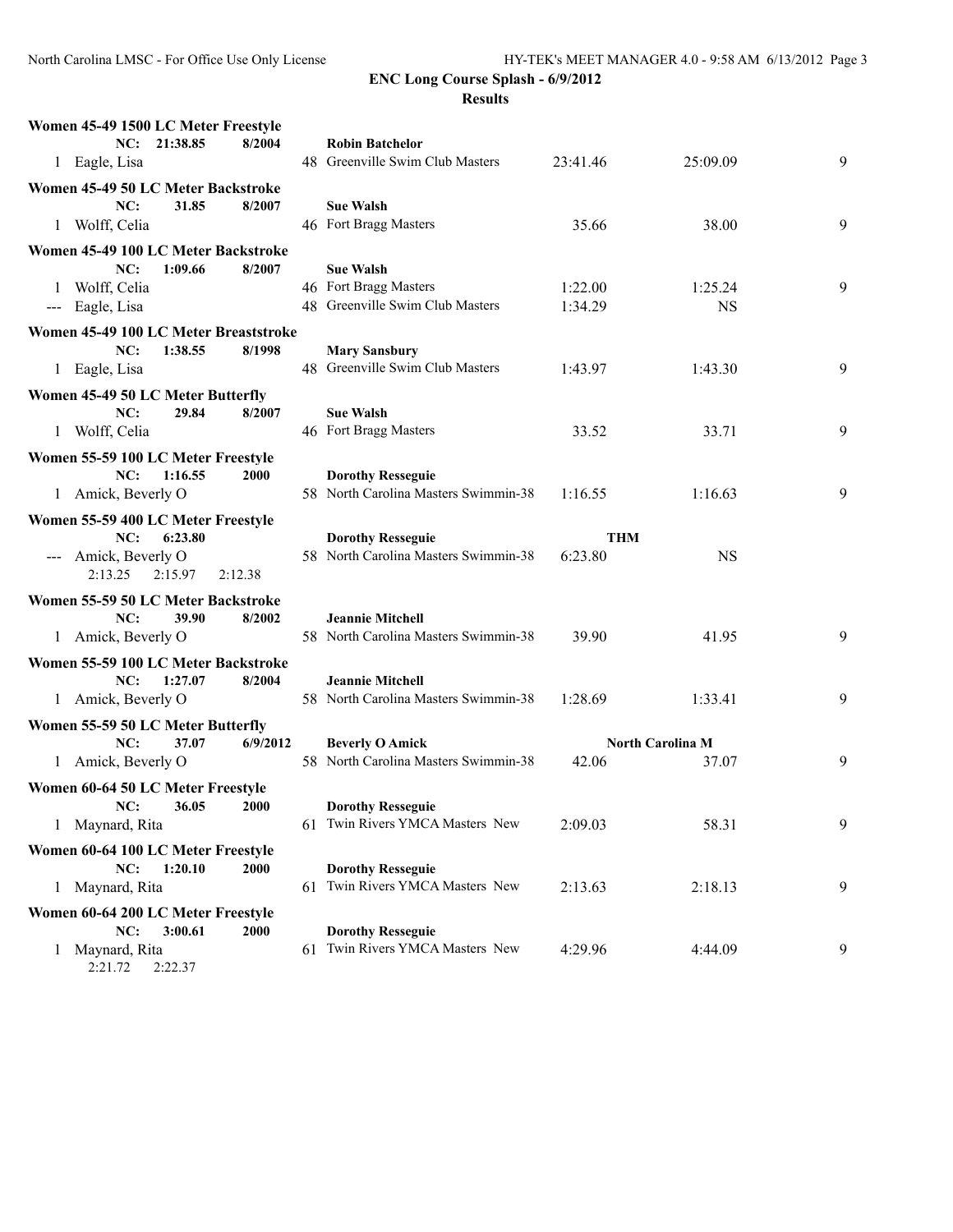| Women 60-64 400 LC Meter Freestyle                              |                                                         |             |                         |                |
|-----------------------------------------------------------------|---------------------------------------------------------|-------------|-------------------------|----------------|
| NC:<br>6:34.03<br>8/2006                                        | <b>Jeannie Mitchell</b>                                 | <b>NCMS</b> |                         |                |
| Maynard, Rita<br>$\qquad \qquad - -$                            | 61 Twin Rivers YMCA Masters New                         | 9:12.01     | <b>NS</b>               |                |
| 1:24.86<br>1:32.73<br>1:35.73                                   |                                                         |             |                         |                |
| Women 65-69 50 LC Meter Freestyle                               |                                                         |             |                         |                |
| NC:<br>36.90<br><b>2000</b>                                     | <b>Dorothy Resseguie</b>                                |             |                         |                |
| 1 Rice, Jane I                                                  | 67 North Carolina Masters Swimmin-13                    | 44.52       | 45.97                   | 9              |
| 2 Klotz, Camille A                                              | 67 Twin Rivers YMCA Masters New                         | 53.00       | 58.72                   | 7              |
|                                                                 |                                                         |             |                         |                |
| Women 65-69 100 LC Meter Freestyle                              |                                                         |             |                         |                |
| NC:<br>1:23.61<br><b>2000</b>                                   | <b>Dorothy Resseguie</b>                                |             |                         |                |
| 1 Klotz, Camille A                                              | 67 Twin Rivers YMCA Masters New                         | 2:16.79     | 2:22.25                 | 9              |
| Women 65-69 200 LC Meter Freestyle                              |                                                         |             |                         |                |
| NC:<br>3:15.59<br>2000                                          | <b>Dorothy Resseguie</b>                                |             |                         |                |
| Klotz, Camille A<br>1                                           | 67 Twin Rivers YMCA Masters New                         | 4:49.24     | 4:53.81                 | 9              |
| 2:27.93<br>2:25.88                                              |                                                         |             |                         |                |
| 2 Rice, Jane I                                                  | 67 North Carolina Masters Swimmin-13                    | 5:00.00     | 4:56.11                 | $\overline{7}$ |
| 2:26.92<br>2:29.19                                              |                                                         |             |                         |                |
| Women 65-69 400 LC Meter Freestyle                              |                                                         |             |                         |                |
| 7:40.18<br>NC:<br>6/2002                                        | <b>Sandra Kremer</b>                                    | <b>NCMS</b> |                         |                |
| Van Meeteren, Greta                                             | 65 Twin Rivers YMCA Masters New                         | 7:50.20     | <b>NS</b>               |                |
| 2:22.22<br>2:27.92<br>2:25.45                                   |                                                         |             |                         |                |
| Klotz, Camille A                                                | 67 Twin Rivers YMCA Masters New                         | 10:22.72    | <b>NS</b>               |                |
| 1:23.59<br>1:35.05<br>1:34.79                                   |                                                         |             |                         |                |
|                                                                 |                                                         |             |                         |                |
| Women 65-69 1500 LC Meter Freestyle<br>NC: 30:12.46<br>6/9/2012 | Greta Van Meeteren                                      |             | <b>Twin Rivers YMCA</b> |                |
| 1 Van Meeteren, Greta                                           | 65 Twin Rivers YMCA Masters New                         | 29:45.00    | 30:12.46                | 9              |
|                                                                 |                                                         |             |                         |                |
| Women 65-69 50 LC Meter Backstroke                              |                                                         |             |                         |                |
| NC:<br>45.83<br>8/2002                                          | <b>Sally Newell</b>                                     |             |                         |                |
| 1 Rice, Jane I                                                  | 67 North Carolina Masters Swimmin-13                    | 54.31       | 56.80                   | 9              |
| Women 65-69 100 LC Meter Backstroke                             |                                                         |             |                         |                |
| NC:<br>1:38.56<br>8/2002                                        | <b>Sally Newell</b>                                     |             |                         |                |
| --- Rice, Jane I                                                | 67 North Carolina Masters Swimmin-13                    | 2:16.24     | <b>NS</b>               |                |
| Women 65-69 50 LC Meter Breaststroke                            |                                                         |             |                         |                |
| NC:<br>45.81<br>8/2002                                          | <b>Sally Newell</b>                                     |             |                         |                |
| 1 Van Meeteren, Greta                                           | 65 Twin Rivers YMCA Masters New                         | 58.00       | 57.26                   | 9              |
| --- Rice, Jane I                                                | 67 North Carolina Masters Swimmin-13                    | 1:26.51     | <b>NS</b>               |                |
|                                                                 |                                                         |             |                         |                |
| Women 65-69 100 LC Meter Breaststroke                           |                                                         |             |                         |                |
| 1:43.16<br>8/2002<br>NC:                                        | <b>Sally Newell</b>                                     |             |                         |                |
| Van Meeteren, Greta<br>$\perp$                                  | 65 Twin Rivers YMCA Masters New                         | 2:05.00     | 2:04.29                 | 9              |
| Women 70-74 50 LC Meter Backstroke                              |                                                         |             |                         |                |
| NC:<br>51.12<br>8/2003                                          | <b>Suzanne Robbins-B</b>                                |             |                         |                |
| 1 Martin, Judy                                                  | 70 Virginia Masters Swim Team-12                        | 56.00       | 53.65                   | 9              |
| Women 70-74 100 LC Meter Backstroke                             |                                                         |             |                         |                |
|                                                                 |                                                         |             |                         |                |
|                                                                 |                                                         |             |                         |                |
| 1:51.79<br>8/2006<br>NC:<br>Martin, Judy                        | <b>Sally Newell</b><br>70 Virginia Masters Swim Team-12 | 2:10.00     | 2:01.20                 | 9              |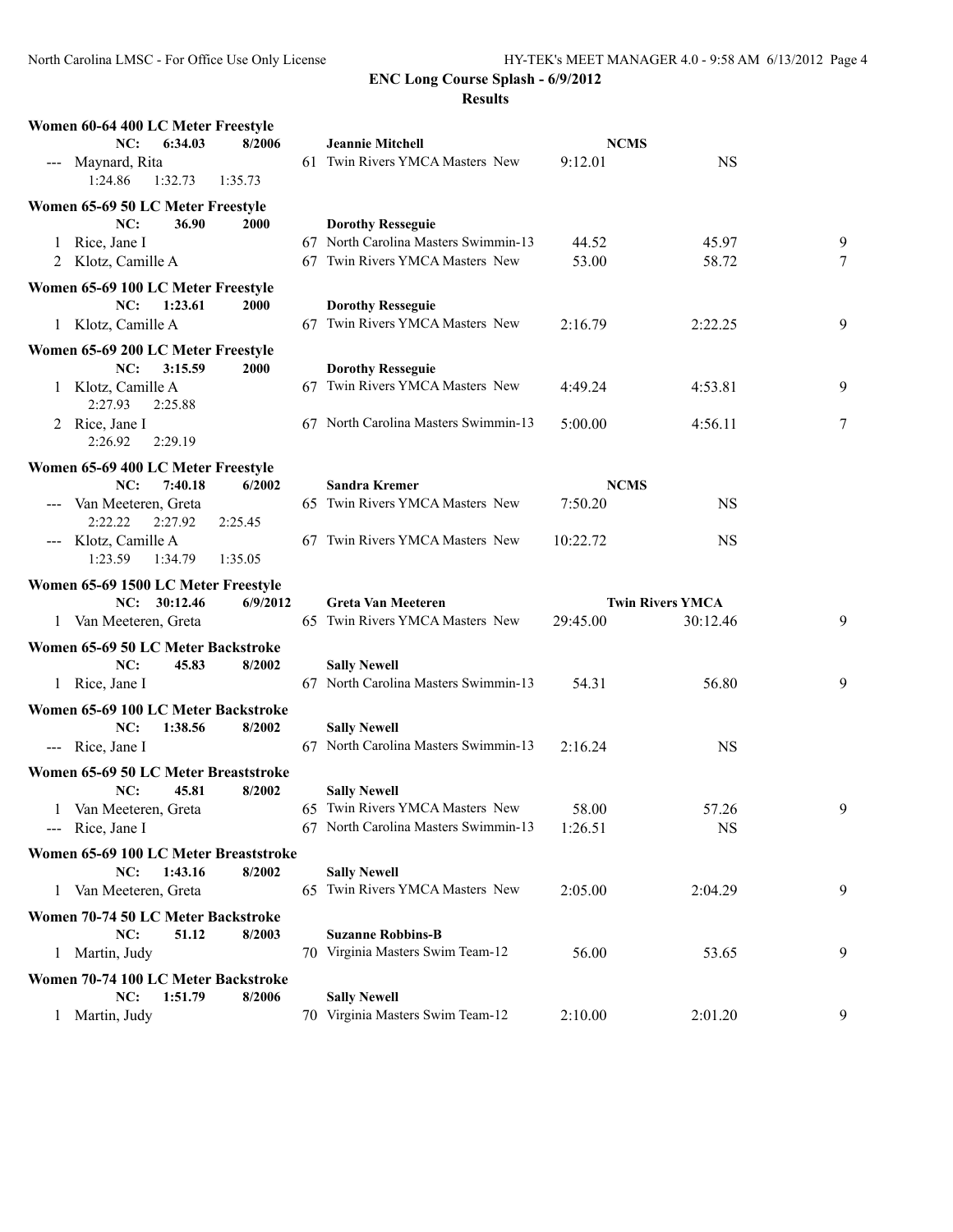| Women 70-74 50 LC Meter Breaststroke  |        |                                                          |                        |                    |        |
|---------------------------------------|--------|----------------------------------------------------------|------------------------|--------------------|--------|
| NC:<br>51.37                          | 8/2006 | <b>Sally Newell</b>                                      |                        |                    |        |
| 1 Martin, Judy                        |        | 70 Virginia Masters Swim Team-12                         | 1:01.00                | 56.58              | 9      |
| Women 70-74 100 LC Meter Breaststroke |        |                                                          |                        |                    |        |
| 1:53.87<br>NC:                        | 8/2006 | <b>Sally Newell</b>                                      |                        |                    |        |
| --- Martin, Judy                      |        | 70 Virginia Masters Swim Team-12                         | 2:15.00                | <b>NS</b>          |        |
| Women 75-79 50 LC Meter Freestyle     |        |                                                          |                        |                    |        |
| NC:<br>53.54                          |        | <b>Betty Etchells</b>                                    | <b>RAM</b>             |                    |        |
| 1 Detrick, Johnnie                    |        | 77 Virginia Masters Swim Team-12                         | 39.50                  | 39.45              | 9      |
| Women 75-79 100 LC Meter Freestyle    |        |                                                          |                        |                    |        |
| NC:<br>2:03.38                        |        | <b>Betty Etchells</b>                                    | <b>RAM</b>             |                    |        |
| 1 Detrick, Johnnie                    |        | 77 Virginia Masters Swim Team-12                         | 1:37.05                | 1:40.34            | 9      |
| Women 75-79 50 LC Meter Breaststroke  |        |                                                          |                        |                    |        |
| NC:<br>1:15.40                        | 6/2002 | <b>Pat Dockendorf</b>                                    | <b>NCMS</b>            |                    |        |
| 1 Detrick, Johnnie                    |        | 77 Virginia Masters Swim Team-12                         | 57.45                  | 55.21              | 9      |
| Women 75-79 100 LC Meter Breaststroke |        |                                                          |                        |                    |        |
| NC:<br>2:51.18                        | 6/2002 | <b>Pat Dockenforf</b>                                    | <b>NCMS</b>            |                    |        |
| 1 Detrick, Johnnie                    |        | 77 Virginia Masters Swim Team-12                         | 2:05.88                | 2:04.53            | 9      |
| Women 75-79 200 LC Meter IM           |        |                                                          |                        |                    |        |
| --- Detrick, Johnnie                  |        | 77 Virginia Masters Swim Team-12                         | 4:20.85                | <b>NS</b>          |        |
| Men 18-24 50 LC Meter Freestyle       |        |                                                          |                        |                    |        |
| NC:<br>25.69                          | 8/1993 | <b>Andy Farrell</b>                                      |                        |                    |        |
| 1 Maynard, Sean                       |        | 21 Twin Rivers YMCA Masters New                          | 33.64                  | 32.96              | 9      |
| Men 18-24 200 LC Meter Freestyle      |        |                                                          |                        |                    |        |
| NC:<br>2:05.11                        | 8/2004 | <b>Jon Gellin</b>                                        |                        |                    |        |
| 1 Maynard, Sean                       |        | 21 Twin Rivers YMCA Masters New                          | 2:43.28                | 2:41.38            | 9      |
| 1:16.91<br>1:24.47                    |        |                                                          |                        |                    |        |
| Men 18-24 400 LC Meter Freestyle      |        |                                                          |                        |                    |        |
| NC:<br>4:59.83<br>1 Maynard, Sean     | 8/1993 | <b>Jeffrey Beemer</b><br>21 Twin Rivers YMCA Masters New | <b>NCAM</b><br>6:01.55 |                    | 9      |
|                                       |        |                                                          |                        | 5:54.34            |        |
| Men 18-24 100 LC Meter Backstroke     |        |                                                          |                        |                    |        |
| NC:<br>1:05.90                        | 8/1996 | <b>Grant Johnston</b><br>21 Twin Rivers YMCA Masters New | 1:32.76                | 1:28.27            | 9      |
| 1 Maynard, Sean                       |        |                                                          |                        |                    |        |
| Men 25-29 50 LC Meter Freestyle       |        |                                                          |                        |                    |        |
| NC:<br>23.93<br>1 Young, Mathew B     | 8/1998 | <b>Jeff Murray</b><br>29 Fort Bragg Masters              | NT                     | 30.92              | 9      |
|                                       |        |                                                          |                        |                    |        |
| Men 25-29 100 LC Meter Freestyle      |        |                                                          |                        |                    |        |
| NC:<br>52.62<br>1 Holman, Cameron     | 8/1998 | <b>Jeff Murray</b><br>25 Fort Bragg Masters              | NT                     | 1:07.36            | 9      |
|                                       |        |                                                          |                        |                    |        |
| Men 25-29 200 LC Meter Freestyle      |        |                                                          |                        |                    |        |
| NC:<br>1:58.55<br>Holman, Cameron     | 8/1998 | <b>Jeff Murray</b><br>25 Fort Bragg Masters              |                        |                    |        |
| Young, Mathew B                       |        | 29 Fort Bragg Masters                                    | NT<br>NT               | 2:34.34<br>2:47.47 | 9<br>7 |
|                                       |        |                                                          |                        |                    |        |

1:18.10 1:29.37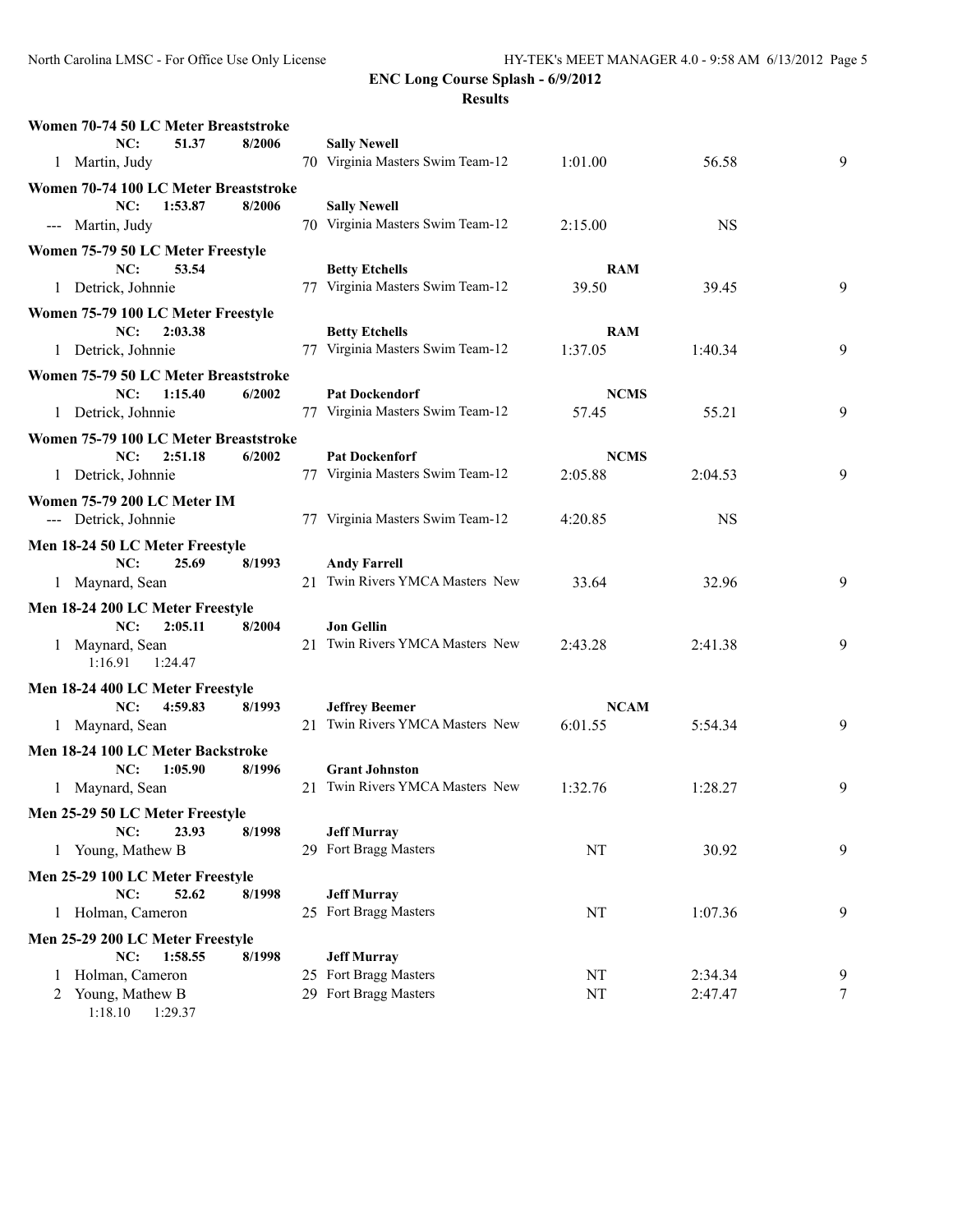| Men 25-29 400 LC Meter Freestyle                      |                    |                                                            |             |                         |   |
|-------------------------------------------------------|--------------------|------------------------------------------------------------|-------------|-------------------------|---|
| NC:<br>4:20.47                                        | 8/2004             | <b>Matt Allen</b>                                          | <b>NCMS</b> |                         |   |
| 1 Young, Mathew B                                     |                    | 29 Fort Bragg Masters                                      | NT          | 6:04.13                 | 9 |
| 1:23.59<br>1:34.79                                    | 1:35.05<br>1:30.70 |                                                            |             |                         |   |
| Men 25-29 1500 LC Meter Freestyle                     |                    |                                                            |             |                         |   |
| NC: 18:25.11                                          | <b>2000</b>        | <b>Rick DeSelm</b>                                         |             |                         |   |
| 1 Young, Mathew B                                     |                    | 29 Fort Bragg Masters                                      | <b>NT</b>   | 23:30.16                | 9 |
| 1:24.61<br>1:31.70                                    | 1:34.35            | 1:34.52<br>1:36.84                                         | 1:35.95     |                         |   |
| 1:35.98<br>1:36.31                                    | 1:37.19<br>1:37.47 | 1:33.17<br>1:29.31<br>1:35.13                              |             |                         |   |
| Men 25-29 50 LC Meter Breaststroke                    |                    |                                                            |             |                         |   |
| NC:<br>31.93                                          | 2000               | <b>Allen Lydick</b>                                        |             |                         |   |
| 1 Holman, Cameron                                     |                    | 25 Fort Bragg Masters                                      | NT          | 39.45                   | 9 |
|                                                       |                    |                                                            |             |                         |   |
| Men 25-29 100 LC Meter Breaststroke<br>NC:<br>1:13.48 | 2000               |                                                            |             |                         |   |
| 1 Holman, Cameron                                     |                    | <b>Allen Lydick</b><br>25 Fort Bragg Masters               | NT          | 1:28.35                 | 9 |
|                                                       |                    |                                                            |             |                         |   |
| Men 25-29 50 LC Meter Butterfly                       |                    |                                                            |             |                         |   |
| NC:<br>26.20                                          | 8/1998             | <b>Jeff Murray</b>                                         |             |                         |   |
| 1 Holman, Cameron                                     |                    | 25 Fort Bragg Masters                                      | NT          | 34.02                   | 9 |
| <b>Men 25-29 200 LC Meter IM</b>                      |                    |                                                            |             |                         |   |
| NC:<br>2:24.19                                        | 8/1998             | <b>Grant Johnston</b>                                      |             |                         |   |
| 1 Young, Mathew B                                     |                    | 29 Fort Bragg Masters                                      | <b>NT</b>   | 3:18.91                 | 9 |
| 1:34.53<br>1:44.38                                    |                    |                                                            |             |                         |   |
| Men 30-34 50 LC Meter Freestyle                       |                    |                                                            |             |                         |   |
| NC:<br>23.78                                          | 8/1999             | <b>Jeff Murray</b>                                         |             |                         |   |
| Thrasher, Brad A<br>1                                 |                    | 30 North Carolina Masters Swimmin-13                       | 25.31       | 25.10                   | 9 |
| --- Hoyle, Joseph D                                   |                    | 31 Unat                                                    | 27.61       | <b>NS</b>               |   |
|                                                       |                    |                                                            |             |                         |   |
| Men 30-34 100 LC Meter Freestyle<br>NC:<br>52.77      | 8/1999             |                                                            |             |                         |   |
| 1 Thrasher, Brad A                                    |                    | <b>Jeff Murray</b><br>30 North Carolina Masters Swimmin-13 | 55.06       | 57.52                   | 9 |
| --- Hoyle, Joseph D                                   |                    | 31 Unat                                                    | 59.54       | <b>NS</b>               |   |
|                                                       |                    |                                                            |             |                         |   |
| Men 30-34 200 LC Meter Freestyle                      |                    |                                                            |             |                         |   |
| NC:<br>2:02.20                                        | 8/2003             | <b>Andrew Farrell</b>                                      |             |                         |   |
| 1 Dallamura, Scott J                                  |                    | 34 Clubworx - Fuquay-Varina                                | 2:52.26     | 2:50.20                 | 9 |
| 1:19.12<br>1:31.08                                    |                    |                                                            |             |                         |   |
| Men 30-34 400 LC Meter Freestyle                      |                    |                                                            |             |                         |   |
| NC:<br>4:30.24                                        | 8/2004             | <b>Andrew Farrell</b>                                      | <b>NCMS</b> |                         |   |
| Dallamura, Scott J<br>1                               |                    | 34 Clubworx - Fuquay-Varina                                | 4:50.00     | 5:18.09                 | 9 |
| Thrasher, Brad A<br>$---$                             |                    | 30 North Carolina Masters Swimmin-13                       | 4:39.00     | NS                      |   |
| Men 30-34 50 LC Meter Backstroke                      |                    |                                                            |             |                         |   |
| NC:<br>29.35                                          | 6/9/2012           | <b>Brad A Thrasher</b>                                     |             | <b>North Carolina M</b> |   |
| Thrasher, Brad A<br>1                                 |                    | 30 North Carolina Masters Swimmin-13                       | 31.01       | 29.35                   | 9 |
| Men 30-34 100 LC Meter Backstroke                     |                    |                                                            |             |                         |   |
| 1:02.66<br>NC:                                        | 8/1999             | <b>Jeff Murray</b>                                         |             |                         |   |
| Thrasher, Brad A                                      |                    | 30 North Carolina Masters Swimmin-13                       | 1:04.50     | 1:05.21                 | 9 |
| Dallamura, Scott J<br>2                               |                    | 34 Clubworx - Fuquay-Varina                                | 1:20.00     | 1:31.26                 | 7 |
| Hoyle, Joseph D<br>---                                |                    | 31 Unat                                                    | 1:05.32     | <b>NS</b>               |   |
|                                                       |                    |                                                            |             |                         |   |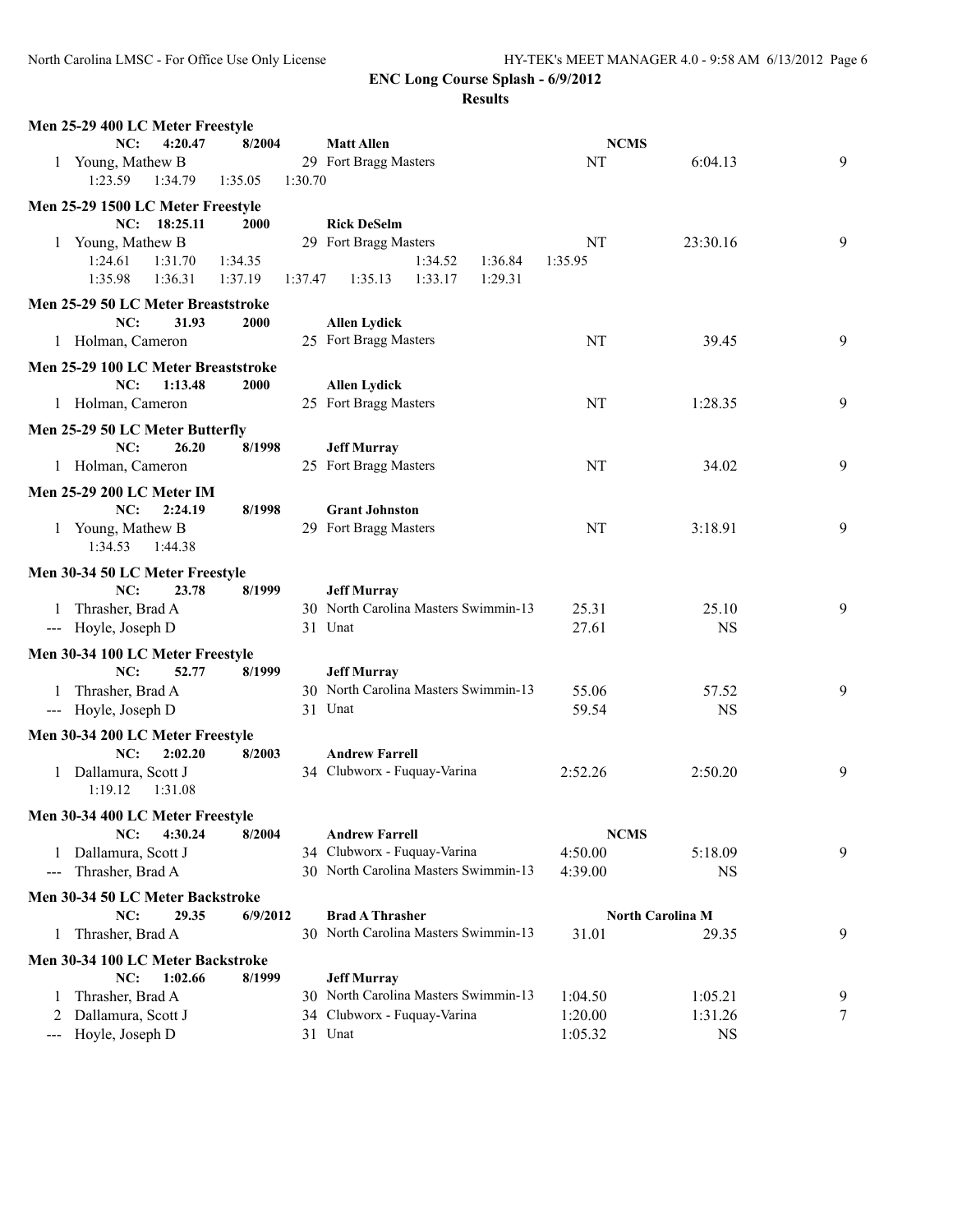| Men 30-34 100 LC Meter Breaststroke                                                                                                                                                      |                    |                                                                           |                     |           |   |
|------------------------------------------------------------------------------------------------------------------------------------------------------------------------------------------|--------------------|---------------------------------------------------------------------------|---------------------|-----------|---|
| NC:<br>1:10.01                                                                                                                                                                           | 8/2000             | <b>Brian Doan</b>                                                         |                     |           |   |
| 1 Rain, Mark                                                                                                                                                                             |                    | 34 Clubworx - Fuquay-Varina                                               | 1:30.00             | 1:42.32   | 9 |
| --- Hoyle, Joseph D                                                                                                                                                                      |                    | 31 Unat                                                                   | 1:15.92             | <b>NS</b> |   |
| Men 30-34 50 LC Meter Butterfly                                                                                                                                                          |                    |                                                                           |                     |           |   |
| NC:<br>26.06                                                                                                                                                                             | 8/2004             | <b>Razvan Petcu</b>                                                       |                     |           |   |
| 1 Dallamura, Scott J                                                                                                                                                                     |                    | 34 Clubworx - Fuquay-Varina                                               | 34.99               | 31.05     | 9 |
| 2 Rain, Mark                                                                                                                                                                             |                    | 34 Clubworx - Fuquay-Varina                                               | 38.00               | 46.19     | 7 |
|                                                                                                                                                                                          |                    |                                                                           |                     |           |   |
| Men 30-34 200 LC Meter IM                                                                                                                                                                |                    |                                                                           |                     |           |   |
| NC:<br>2:19.97                                                                                                                                                                           | <b>2000</b>        | <b>Bruce Mallete</b>                                                      |                     |           |   |
| 1 Rain, Mark<br>1:53.53                                                                                                                                                                  |                    | 34 Clubworx - Fuquay-Varina                                               | 3:20.00             | 3:54.60   | 9 |
| 2:01.07                                                                                                                                                                                  |                    | 31 Unat                                                                   |                     | <b>NS</b> |   |
| --- Hoyle, Joseph D                                                                                                                                                                      |                    |                                                                           | 2:26.18             |           |   |
| Men 35-39 50 LC Meter Freestyle                                                                                                                                                          |                    |                                                                           |                     |           |   |
| NC:<br>25.31                                                                                                                                                                             | 8/2002             | <b>Henry Stewart</b>                                                      |                     |           |   |
| --- Pelletier, Gerard P                                                                                                                                                                  |                    | 38 HealthQuest Masters - Smithfie                                         | 34.00               | <b>NS</b> |   |
| Men 35-39 200 LC Meter Freestyle                                                                                                                                                         |                    |                                                                           |                     |           |   |
| NC:<br>2:04.42                                                                                                                                                                           | 8/2006             | <b>Andrew Farrell</b>                                                     |                     |           |   |
| 1 Blausey, John A                                                                                                                                                                        |                    | 36 Clubworx - Fuquay-Varina                                               | 3:00.00             | 2:54.82   | 9 |
| 1:23.67<br>1:31.15                                                                                                                                                                       |                    |                                                                           |                     |           |   |
| Men 35-39 400 LC Meter Freestyle                                                                                                                                                         |                    |                                                                           |                     |           |   |
| NC:<br>4:29.11                                                                                                                                                                           | 8/2011             | <b>Andrew Farrell</b>                                                     | <b>NCMS</b>         |           |   |
| --- Blausey, John A                                                                                                                                                                      |                    | 36 Clubworx - Fuquay-Varina                                               | 6:00.00             | <b>NS</b> |   |
|                                                                                                                                                                                          |                    |                                                                           |                     |           |   |
| Men 35-39 1500 LC Meter Freestyle                                                                                                                                                        |                    |                                                                           |                     |           |   |
| NC: 18:09.41                                                                                                                                                                             | 8/1998             | <b>Joe Rhyne</b>                                                          |                     |           |   |
| 1 Blausey, John A                                                                                                                                                                        |                    | 36 Clubworx - Fuquay-Varina<br>1:33.47                                    | 22:30.00<br>1:33.98 | 23:20.90  | 9 |
| 1:25.97<br>1:31.58<br>1:35.11<br>1:35.39                                                                                                                                                 | 1:33.85<br>1:35.39 | 1:33.68<br>1:31.99<br>1:32.92<br>1:35.28<br>1:36.73<br>1:36.02<br>1:29.54 |                     |           |   |
|                                                                                                                                                                                          |                    |                                                                           |                     |           |   |
| Men 35-39 50 LC Meter Breaststroke                                                                                                                                                       |                    |                                                                           |                     |           |   |
| NC:<br>32.50                                                                                                                                                                             | 8/2002             | <b>Bob Jennings</b>                                                       |                     |           |   |
| 1 Blausey, John A                                                                                                                                                                        |                    | 36 Clubworx - Fuquay-Varina                                               | 1:00.00             | 45.81     | 9 |
| Men 35-39 100 LC Meter Breaststroke                                                                                                                                                      |                    |                                                                           |                     |           |   |
| NC:<br>1:11.59                                                                                                                                                                           | 8/2002             | <b>Bob Jennings</b>                                                       |                     |           |   |
| 1 Blausey, John A                                                                                                                                                                        |                    | 36 Clubworx - Fuquay-Varina                                               | 2:00.00             | 1:39.67   | 9 |
| Men 40-44 50 LC Meter Freestyle                                                                                                                                                          |                    |                                                                           |                     |           |   |
| 25.44<br>NC:                                                                                                                                                                             | 8/2003             | <b>Henry Stewart</b>                                                      |                     |           |   |
| Catterson, William H<br>$\mathbf{1}$                                                                                                                                                     |                    | 40 Raleigh Area Masters-26                                                | 29.13               | 29.70     | 9 |
| 2 Moore, Steven E                                                                                                                                                                        |                    | 40 Clubworx - Fuquay-Varina                                               | 33.00               | 33.92     | 7 |
|                                                                                                                                                                                          |                    |                                                                           |                     |           |   |
| Men 40-44 100 LC Meter Freestyle                                                                                                                                                         |                    |                                                                           |                     |           |   |
| NC:<br>55.52                                                                                                                                                                             | 8/2003             | <b>Henry Stewart</b>                                                      |                     |           |   |
| Catterson, William H                                                                                                                                                                     |                    | 40 Raleigh Area Masters-26                                                | 1:05.06             | 1:08.88   | 9 |
| Karstens, Alexander<br>$\hspace{0.05cm} \hspace{0.02cm} \hspace{0.02cm} \hspace{0.02cm} \hspace{0.02cm} \hspace{0.02cm} \hspace{0.02cm} \hspace{0.02cm} \hspace{0.02cm} \hspace{0.02cm}$ |                    | 44 HealthQuest Masters - Smithfie                                         | 1:50.00             | <b>NS</b> |   |
| Men 40-44 200 LC Meter Freestyle                                                                                                                                                         |                    |                                                                           |                     |           |   |
| 2:01.07<br>NC:                                                                                                                                                                           | 8/1999             | <b>Joe Rhyne</b>                                                          |                     |           |   |
| Catterson, William H<br>1                                                                                                                                                                |                    | 40 Raleigh Area Masters-26                                                | 2:27.40             | 2:36.71   | 9 |
| 1:15.68<br>1:21.03                                                                                                                                                                       |                    |                                                                           |                     |           |   |
| Karstens, Alexander<br>$---$                                                                                                                                                             |                    | 44 HealthQuest Masters - Smithfie                                         | 4:00.00             | <b>NS</b> |   |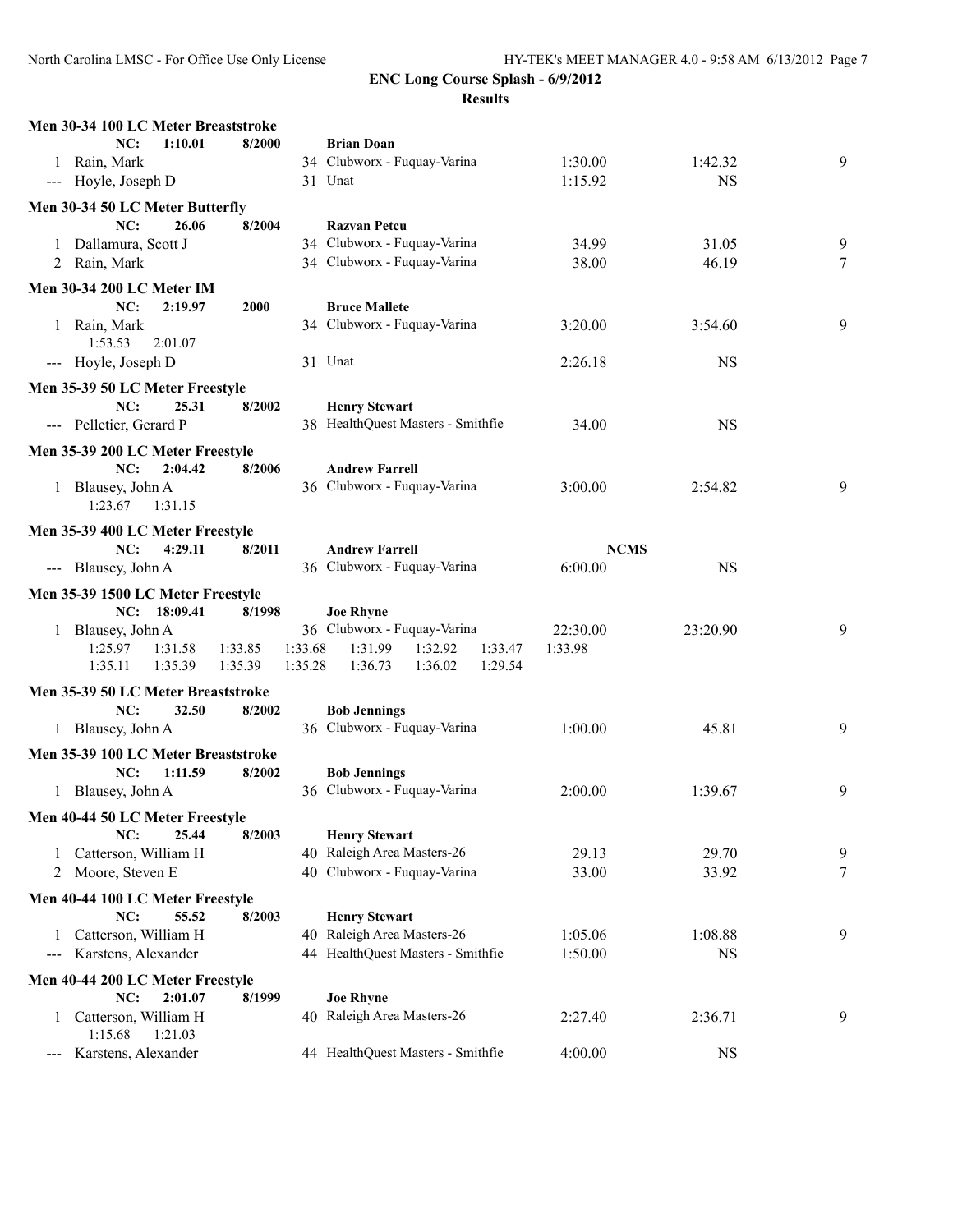| Men 40-44 400 LC Meter Freestyle                      |           |                                                                  |             |           |   |
|-------------------------------------------------------|-----------|------------------------------------------------------------------|-------------|-----------|---|
| NC:<br>4:15.86                                        | 8/1999    | <b>Joe Rhyne</b>                                                 | <b>NCMS</b> |           |   |
| Catterson, William H<br>1                             |           | 40 Raleigh Area Masters-26                                       | 5:16.74     | 5:34.65   | 9 |
| Men 40-44 1500 LC Meter Freestyle                     |           |                                                                  |             |           |   |
| NC: 17:05.53                                          | 8/1999    | <b>Joe Rhyne</b>                                                 |             |           |   |
| 1 Karstens, Alexander                                 |           | 44 HealthQuest Masters - Smithfie                                | 30:00.00    | 30:59.29  | 9 |
| Men 40-44 50 LC Meter Breaststroke                    |           |                                                                  |             |           |   |
| NC:<br>31.85                                          | 6/25/2011 | <b>Todd Torres</b>                                               |             |           |   |
| 1 Moore, Steven E                                     |           | 40 Clubworx - Fuquay-Varina                                      | 40.00       | 45.63     | 9 |
| Men 40-44 50 LC Meter Butterfly                       |           |                                                                  |             |           |   |
| NC:<br>27.46                                          | 8/2003    | <b>Henry Stewart</b>                                             |             |           |   |
| Catterson, William H<br>$\mathbf{1}$                  |           | 40 Raleigh Area Masters-26                                       | 31.21       | 31.58     | 9 |
| 2 Moore, Steven E                                     |           | 40 Clubworx - Fuquay-Varina                                      | 40.00       | 41.17     | 7 |
| Men 40-44 100 LC Meter Butterfly                      |           |                                                                  |             |           |   |
| NC:<br>1:01.15                                        | 7/1994    | <b>Bruce Mallette</b>                                            |             |           |   |
| --- Karstens, Alexander                               |           | 44 HealthQuest Masters - Smithfie                                | 2:00.00     | DQ        |   |
| <b>Men 40-44 200 LC Meter IM</b>                      |           |                                                                  |             |           |   |
| NC:<br>2:23.20                                        | 7/1994    | <b>Bruce Mallette</b>                                            |             |           |   |
| 1 Karstens, Alexander                                 |           | 44 HealthQuest Masters - Smithfie                                | 4:30.00     | 4:35.74   | 9 |
| Men 45-49 50 LC Meter Freestyle                       |           |                                                                  |             |           |   |
| NC:<br>25.41                                          | 8/2004    | <b>Fritz Lehman</b>                                              |             |           |   |
| 1 Martin, Chris D                                     |           | 46 Cape Fear Aquatic Club                                        | 27.00       | 28.36     | 9 |
| Men 45-49 100 LC Meter Freestyle                      |           |                                                                  |             |           |   |
| NC:<br>58.81                                          | 5/2004    | <b>Jon Klein</b>                                                 |             |           |   |
| 1 Martin, Chris D                                     |           | 46 Cape Fear Aquatic Club                                        | 59.00       | 1:02.25   | 9 |
| --- O'Neil, Jeff                                      |           | 46 Grand Strand Masters Swimming-55                              | 1:04.00     | <b>NS</b> |   |
| Men 45-49 200 LC Meter Freestyle                      |           |                                                                  |             |           |   |
| NC:<br>2:10.86                                        | 8/2006    | <b>Peter Hollett</b>                                             |             |           |   |
| 1 Martin, Chris D                                     |           | 46 Cape Fear Aquatic Club                                        | 2:03.00     | 2:15.78   | 9 |
| 1:08.06<br>1:07.72                                    |           |                                                                  |             |           |   |
| 2 O'Neil, Jeff                                        |           | 46 Grand Strand Masters Swimming-55                              | 2:19.00     | 2:36.15   | 7 |
| 1:16.84<br>1:19.31                                    |           |                                                                  |             |           |   |
| 3 Tetreault, Martin                                   |           | 47 HealthQuest Masters - Smithfie                                | NT          | 3:12.51   | 6 |
| 1:29.34<br>1:43.17                                    |           |                                                                  |             |           |   |
| Men 45-49 400 LC Meter Freestyle                      |           |                                                                  |             |           |   |
| 4:35.32<br>NC:                                        | 8/2007    | <b>Joe Rhyne</b>                                                 | <b>NCMS</b> |           |   |
| Martin, Chris D<br>1                                  |           | 46 Cape Fear Aquatic Club<br>46 Grand Strand Masters Swimming-55 | 4:25.00     | 4:50.76   | 9 |
| O'Neil, Jeff<br>$--$<br>1:26.54<br>1:37.04<br>1:42.41 |           |                                                                  | 6:09.00     | <b>NS</b> |   |
|                                                       |           |                                                                  |             |           |   |
| Men 45-49 1500 LC Meter Freestyle<br>NC: 20:03.75     | 2000      | <b>Kirk Canterbury</b>                                           |             |           |   |
| Toy, Raymond<br>1                                     |           | 45 Central Maryland YMCA Masters-9                               | 26:05.04    | 27:02.29  | 9 |
| 1:33.62<br>1:49.82<br>1:50.99                         | 1:49.90   | 1:50.01<br>1:48.20<br>1:47.15                                    | 1:49.05     |           |   |
| 1:50.54<br>1:49.90<br>1:50.59                         | 1:49.22   | 1:49.63<br>1:48.26<br>1:45.41                                    |             |           |   |
| Men 45-49 50 LC Meter Backstroke                      |           |                                                                  |             |           |   |
| NC:<br>29.25                                          | 8/2004    | <b>Fritz Lehman</b>                                              |             |           |   |
| Toy, Raymond<br>1                                     |           | 45 Central Maryland YMCA Masters-9                               | 40.14       | 44.04     | 9 |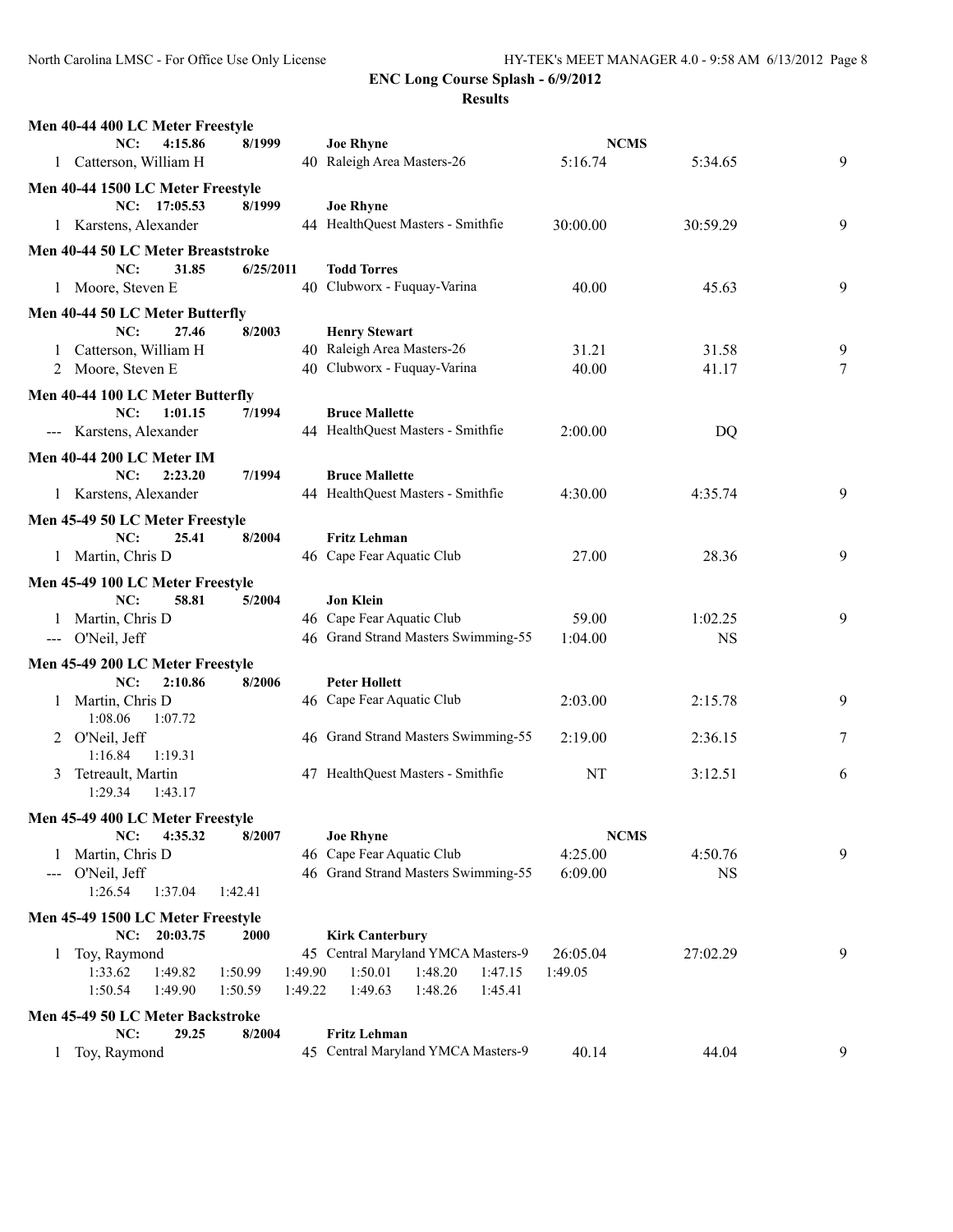| Men 45-49 100 LC Meter Backstroke                               |         |                                                     |             |           |   |
|-----------------------------------------------------------------|---------|-----------------------------------------------------|-------------|-----------|---|
| 1:02.62<br>8/2004<br>NC:                                        |         | <b>Fritz Lehman</b>                                 |             |           |   |
| Toy, Raymond<br>1                                               |         | 45 Central Maryland YMCA Masters-9                  | 1:35.02     | 1:42.41   | 9 |
| O'Neil, Jeff<br>$\qquad \qquad - -$                             |         | 46 Grand Strand Masters Swimming-55                 | 1:20.00     | <b>NS</b> |   |
| Men 45-49 50 LC Meter Breaststroke                              |         |                                                     |             |           |   |
| NC:<br>31.03<br>8/2006                                          |         | <b>Jon Blank</b>                                    |             |           |   |
| Tetreault, Martin<br>1                                          |         | 47 HealthQuest Masters - Smithfie                   | NT          | 45.33     | 9 |
| Toy, Raymond<br>2                                               |         | 45 Central Maryland YMCA Masters-9                  | 45.60       | 51.01     | 7 |
| Men 45-49 50 LC Meter Butterfly                                 |         |                                                     |             |           |   |
| NC:<br>27.61<br>8/2006                                          |         | <b>Jon Blank</b>                                    |             |           |   |
| Toy, Raymond<br>1                                               |         | 45 Central Maryland YMCA Masters-9                  | 35.54       | 36.78     | 9 |
| Men 45-49 100 LC Meter Butterfly                                |         |                                                     |             |           |   |
| NC:<br>1:04.45<br>8/2004                                        |         | <b>Tim Lehman</b>                                   |             |           |   |
| 1 O'Neil, Jeff                                                  |         | 46 Grand Strand Masters Swimming-55                 | 1:18.00     | 1:19.37   | 9 |
| <b>Men 45-49 200 LC Meter IM</b>                                |         |                                                     |             |           |   |
| NC:<br>2:24.26<br>8/2006                                        |         | <b>Jon Blank</b>                                    |             |           |   |
| 1 Tetreault, Martin                                             |         | 47 HealthQuest Masters - Smithfie                   | NT          | 3:40.98   | 9 |
| 1:49.21<br>1:51.77                                              |         |                                                     |             |           |   |
| Men 50-54 50 LC Meter Freestyle                                 |         |                                                     |             |           |   |
| NC:<br>26.32<br>8/2007                                          |         | Jonathan Klein                                      |             |           |   |
| Hopkins, Mark<br>1                                              |         | 50 SwimMAC Masters - Charlotte-12                   | 29.60       | 28.69     | 9 |
| 2 Richter, Kyle E                                               |         | 51 HealthQuest Masters - Smithfie                   | NT          | 32.16     | 7 |
| Men 50-54 100 LC Meter Freestyle                                |         |                                                     |             |           |   |
| NC:<br>58.41<br>8/2007                                          |         | Jonathan Klein                                      |             |           |   |
| 1 Hopkins, Mark                                                 |         | 50 SwimMAC Masters - Charlotte-12                   | 1:06.00     | 1:05.71   | 9 |
|                                                                 |         |                                                     |             |           |   |
| Men 50-54 400 LC Meter Freestyle<br>NC:<br>4:50.43<br>8/2006    |         | <b>Fred Ferrogiaro</b>                              | <b>NCMS</b> |           |   |
| 1 Richter, Kyle E                                               |         | 51 HealthQuest Masters - Smithfie                   | NT          | 6:00.06   | 9 |
| 1:24.86<br>1:32.73<br>1:35.73                                   | 1:26.74 |                                                     |             |           |   |
|                                                                 |         |                                                     |             |           |   |
| Men 50-54 100 LC Meter Breaststroke<br>NC:<br>1:18.46<br>8/2004 |         | <b>Don Gilchrist</b>                                |             |           |   |
| 1 Richter, Kyle E                                               |         | 51 HealthQuest Masters - Smithfie                   | NT          | 1:28.61   | 9 |
|                                                                 |         |                                                     |             |           |   |
| Men 50-54 50 LC Meter Butterfly                                 |         |                                                     |             |           |   |
| NC:<br>28.31<br>8/2007<br>1 Hopkins, Mark                       |         | Jonathan Klein<br>50 SwimMAC Masters - Charlotte-12 |             |           | 9 |
|                                                                 |         |                                                     | 32.90       | 32.38     |   |
| Men 65-69 50 LC Meter Freestyle                                 |         |                                                     |             |           |   |
| NC:<br>28.81<br>8/2002                                          |         | <b>Jerry Clark</b>                                  |             |           |   |
| 1 List, Robert W                                                |         | 67 Grand Strand Masters Swimming-55                 | 31.33       | 31.24     | 9 |
| Men 65-69 400 LC Meter Freestyle                                |         |                                                     |             |           |   |
| NC:<br>5:25.09<br>8/2002                                        |         | <b>Jerry Clark</b>                                  | <b>NCMS</b> |           |   |
| 1 Van Meeteren, Hans P                                          |         | 68 Twin Rivers YMCA Masters New                     | 8:30.97     | 8:45.86   | 9 |
| 2:13.25<br>2:15.97<br>2:12.38                                   | 2:04.26 |                                                     |             |           |   |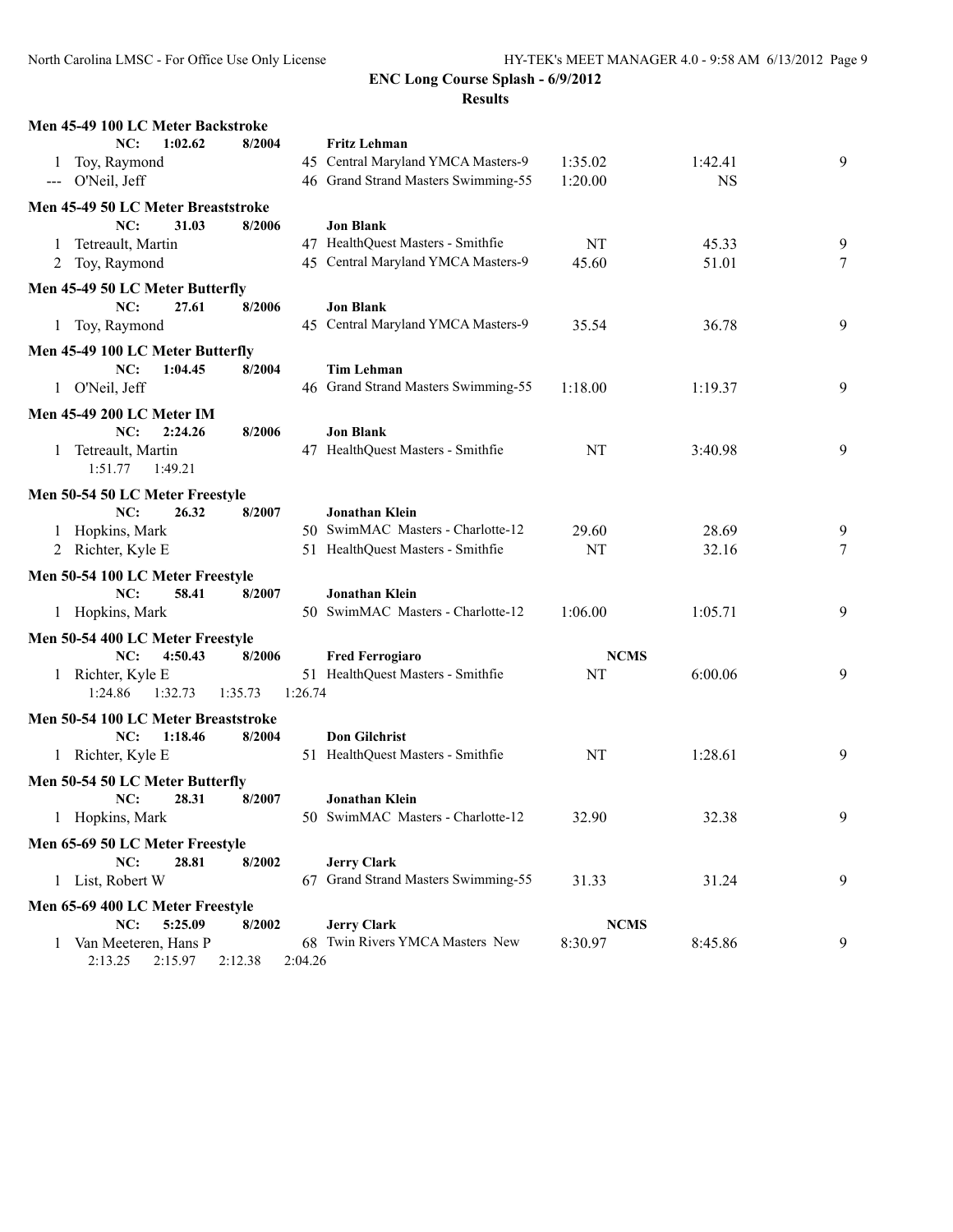|   | Men 65-69 1500 LC Meter Freestyle                 |              |          |         |                                         |         |         |                           |                        |    |
|---|---------------------------------------------------|--------------|----------|---------|-----------------------------------------|---------|---------|---------------------------|------------------------|----|
|   |                                                   | NC: 24:24.08 | 8/2007   |         | <b>Dan Murphy</b>                       |         |         |                           |                        |    |
| 1 | Husson, Bob                                       |              |          |         | 67 Twin Rivers YMCA Masters New         |         |         | 25:53.08                  | 26:52.27               | 9  |
|   | 1:43.37                                           | 1:52.01      | 1:51.51  | 1:51.19 | 1:50.61                                 | 1:49.66 | 1:49.65 | 1:48.35                   |                        |    |
|   | 1:47.41                                           | 1:47.17      | 1:47.11  | 1:45.77 | 1:43.88                                 | 1:44.45 | 1:40.13 |                           |                        |    |
|   | Men 65-69 50 LC Meter Breaststroke                |              |          |         |                                         |         |         |                           |                        |    |
|   | NC:                                               | 38.05        | 8/2000   |         | <b>John Kortheuer</b>                   |         |         |                           |                        |    |
|   | List, Robert W                                    |              |          |         | 67 Grand Strand Masters Swimming-55     |         |         | 40.49                     | 39.44                  | 9  |
| 2 | Husson, Bob                                       |              |          |         | 67 Twin Rivers YMCA Masters New         |         |         | 42.44                     | 42.48                  | 7  |
|   | 3 Van Meeteren, Hans P                            |              |          |         | 68 Twin Rivers YMCA Masters New         |         |         | 51.34                     | 52.43                  | 6  |
|   | Men 65-69 100 LC Meter Breaststroke               |              |          |         |                                         |         |         |                           |                        |    |
|   | NC:                                               | 1:26.19      | 8/1996   |         | <b>John Kortheuer</b>                   |         |         |                           |                        |    |
|   | 1 List, Robert W                                  |              |          |         | 67 Grand Strand Masters Swimming-55     |         |         | 1:34.40                   | 1:33.96                | 9  |
|   | 2 Husson, Bob                                     |              |          |         | 67 Twin Rivers YMCA Masters New         |         |         | 1:36.19                   | 1:38.00                | 7  |
| 3 | Van Meeteren, Hans P                              |              |          |         | 68 Twin Rivers YMCA Masters New         |         |         | 1:56.16                   | 1:55.44                | 6  |
|   | Men 65-69 200 LC Meter IM                         |              |          |         |                                         |         |         |                           |                        |    |
|   | NC:                                               | 3:15.07      | 8/2002   |         | <b>Joel Jacobs</b>                      |         |         |                           |                        |    |
| 1 | Van Meeteren, Hans P                              |              |          |         | 68 Twin Rivers YMCA Masters New         |         |         | 4:09.02                   | 4:08.81                | 9  |
|   | 2:05.98                                           | 2:02.83      |          |         |                                         |         |         |                           |                        |    |
|   | Men 70-74 400 LC Meter Freestyle                  |              |          |         |                                         |         |         |                           |                        |    |
|   | NC:                                               | 5:41.73      | 8/2007   |         | <b>Jerry Clark</b>                      |         |         | <b>NCMS</b>               |                        |    |
|   | 1 Macartney, Norman S                             |              |          |         | 74 Twin Rivers YMCA Masters New         |         |         | 9:50.34                   | 9:34.74                | 9  |
|   | 2:22.22                                           | 2:27.92      | 2:25.45  | 2:19.15 |                                         |         |         |                           |                        |    |
|   | Men 70-74 1500 LC Meter Freestyle                 |              |          |         |                                         |         |         |                           |                        |    |
|   |                                                   | NC: 29:17.30 | 9/1999   |         | <b>Lewis Patrie</b>                     |         |         |                           |                        |    |
|   | 1 Macartney, Norman S                             |              |          |         | 74 Twin Rivers YMCA Masters New         |         |         | NT                        | 35:59.15               | 9  |
|   | 2:26.39                                           | 2:30.54      | 2:29.52  | 2:29.37 | 2:27.85                                 | 2:27.19 | 2:25.43 | 2:24.54                   |                        |    |
|   | 2:24.00                                           | 2:22.43      | 2:20.98  | 2:20.21 | 2:18.61                                 | 2:16.70 | 2:15.39 |                           |                        |    |
|   | Men 70-74 50 LC Meter Breaststroke                |              |          |         |                                         |         |         |                           |                        |    |
|   | NC:                                               | 37.98        | 7/2001   |         | <b>John Kortheuer</b>                   |         |         |                           |                        |    |
|   | 1 Macartney, Norman S                             |              |          |         | 74 Twin Rivers YMCA Masters New         |         |         | 1:20.34                   | 1:08.37                | 9  |
|   | Men 70-74 100 LC Meter Butterfly                  |              |          |         |                                         |         |         |                           |                        |    |
|   | NC:                                               | 1:40.91      | 8/2006   |         | <b>Clarke Mitchell</b>                  |         |         |                           |                        |    |
|   | --- Macartney, Norman S                           |              |          |         | 74 Twin Rivers YMCA Masters New         |         |         | 2:55.14                   | <b>NS</b>              |    |
|   |                                                   |              |          |         |                                         |         |         |                           |                        |    |
|   | <b>Men 70-74 200 LC Meter IM</b><br>NC:           | 3:42.97      | 9/1999   |         | <b>Dick Webber</b>                      |         |         |                           |                        |    |
|   | Macartney, Norman S                               |              |          |         | 74 Twin Rivers YMCA Masters New         |         |         | 5:20.07                   | 5:08.76                | 9  |
| 1 | 2:34.07                                           | 2:34.69      |          |         |                                         |         |         |                           |                        |    |
|   |                                                   |              |          |         |                                         |         |         |                           |                        |    |
|   | Mixed 120-159 400 LC Meter Freestyle Relay<br>NC: | 5:12.51      | 6/9/2012 |         | Clubworx - Fuquay-Varina                |         |         |                           | Clubworx - Fuqua       |    |
|   |                                                   |              |          |         | M Rain, S Moore, S Dallamura, J Blausey |         |         |                           |                        |    |
| 1 | Clubworx - Fuquay-Varina                          |              |          |         | A                                       |         |         | NT                        | 5:12.51                | 18 |
|   | 1) Rain, Mark M34                                 |              |          |         | 2) Moore, Steven E M40                  |         |         | 3) Dallamura, Scott J M34 | 4) Blausey, John A M36 |    |
|   | 1:35.60                                           | 1:12.61      | 1:03.99  | 1:20.31 |                                         |         |         |                           |                        |    |
|   | 2 HealthQuest Masters - Smithfie                  |              |          |         | B                                       |         |         | NT                        | 7:44.10                | 14 |
|   | 1) Rogers, Lori G W29                             |              |          |         | 2) Wilson, Nichole P W40                |         |         | 3) Karstens, Mary W41     | 4) Kell, Laura W42     |    |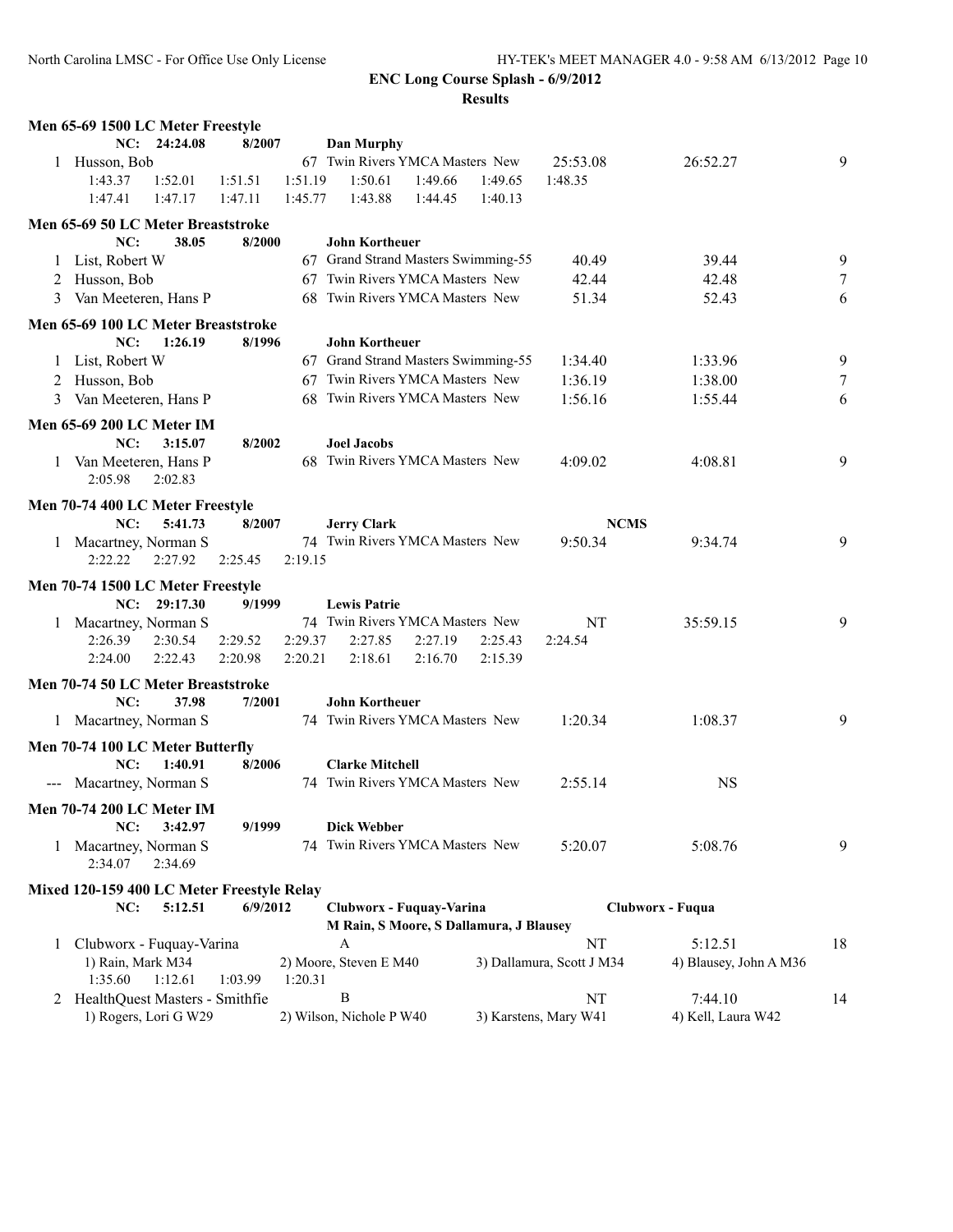|   | Mixed 120-159 400 LC Meter Medley Relay                     |                                                                                      |                                                |                            |     |
|---|-------------------------------------------------------------|--------------------------------------------------------------------------------------|------------------------------------------------|----------------------------|-----|
|   | 6/9/2012<br>NC:<br>5:29.32                                  | <b>North Carolina Masters Swimmin</b><br>A Birch, C Holman, M Young, C Wolff         |                                                | <b>North Carolina M</b>    |     |
|   | 1 North Carolina Masters Swimmin                            | A                                                                                    | NT                                             | 5:29.32                    | 18  |
|   | 1) Birch, Mandy S W38<br>1:24.94<br>1:29.56<br>1:22.43      | 2) Holman, Cameron M25<br>1:12.39                                                    | 3) Young, Mathew B M29                         | 4) Wolff, Celia W46        |     |
| 2 | Clubworx - Fuquay-Varina                                    | A                                                                                    | NT                                             | 5:58.50                    | 14  |
|   | 1) Blausey, John A M36<br>1:45.87<br>1:38.38<br>1:11.16     | 2) Rain, Mark M34<br>1:23.09                                                         | 3) Dallamura, Scott J M34                      | 4) Moore, Steven E M40     |     |
|   | 3 HealthQuest Masters - Smithfie                            | A                                                                                    | NT                                             | 9:10.09                    | 12  |
|   | 1) Kell, Laura W42<br>2:05.02<br>2:37.05<br>4:28.50         | 2) Rogers, Lori G W29                                                                | 3) Karstens, Mary W41                          | 4) Wilson, Nichole P W40   |     |
|   | Mixed 160-199 400 LC Meter Freestyle Relay                  |                                                                                      |                                                |                            |     |
|   | --- HealthQuest Masters - Smithfie                          | A                                                                                    | NT                                             | DQ                         |     |
|   | 1) Pelletier, Gerard P M38<br>1:23.38                       | 2) Karstens, Alexander M44<br>1:11.84                                                | 3) Tetreault, Martin M47                       | 4) Richter, Kyle E M51     |     |
|   | Mixed 160-199 800 LC Meter Freestyle Relay                  |                                                                                      |                                                |                            |     |
|   | NC: 12:53.55<br>6/9/2012                                    | <b>HealthQuest Masters - Smithfie</b><br>G Pelletier, L Kell, M Tetreault, K Richter |                                                | <b>HealthQuest Mast</b>    |     |
|   | --- HealthQuest Masters - Smithfie                          | $\boldsymbol{A}$                                                                     | NT                                             | DQ                         |     |
|   | 1) Pelletier, Gerard P M38<br>1:30.24<br>3:14.09<br>1:46.74 | 2) Kell, Laura W42<br>3:42.47<br>1:26.92<br>3:10.05                                  | 3) Tetreault, Martin M47<br>1:20.25<br>2:46.94 | 4) Richter, Kyle E M51     |     |
|   | Mixed 160-199 400 LC Meter Medley Relay                     |                                                                                      |                                                |                            |     |
|   | --- HealthQuest Masters - Smithfie                          | $\mathbf{A}$                                                                         | NT                                             | <b>NS</b>                  |     |
|   | 1) Tetreault, Martin M47                                    | 2) Richter, Kyle E M51                                                               | 3) Karstens, Alexander M44                     | 4) Pelletier, Gerard P M38 |     |
|   | Mixed 240-279 400 LC Meter Freestyle Relay                  |                                                                                      |                                                |                            |     |
|   | 6/9/2012<br>NC:<br>7:40.93                                  | <b>Twin Rivers YMCA Masters New</b><br>C Klotz, R Maynard, H Van Meeteren, B Husson  |                                                | <b>Twin Rivers YMCA</b>    |     |
| 1 | Twin Rivers YMCA Masters Nev                                | A                                                                                    | 7:41.00                                        | 7:40.93                    | 18  |
|   | 1) Klotz, Camille A W67<br>2:20.20<br>2:09.64<br>1:41.71    | 2) Maynard, Rita W61<br>1:29.38                                                      | 3) Van Meeteren, Hans P M68                    | 4) Husson, Bob M67         |     |
|   | Mixed 240-279 800 LC Meter Freestyle Relay                  |                                                                                      |                                                |                            |     |
|   | NC: 16:00.48<br>6/9/2012                                    | <b>Twin Rivers YMCA Masters New</b><br>Maynard, Van Meeteren, Van Meeteren, Husson   |                                                | <b>Twin Rivers YMCA</b>    |     |
| 1 | Twin Rivers YMCA Masters Nev                                | A                                                                                    | 15:30.00                                       | 16:00.48                   | 18  |
|   | 1) Maynard, Rita W61                                        | 2) Van Meeteren, Greta W65                                                           | 3) Van Meeteren, Hans P M68                    | 4) Husson, Bob M67         |     |
|   | 2:12.86<br>4:37.45<br>1:48.36                               | 3:44.86<br>2:03.27<br>4:07.24                                                        | 1:42.08<br>3:30.93                             |                            |     |
|   | Mixed 240-279 400 LC Meter Medley Relay                     |                                                                                      |                                                |                            |     |
|   | NC:<br>7:53.44<br>6/25/2011                                 | <b>Twin Rivers YMC</b><br>P Fortney, B Husson, H Van Meeteren, C Klotz               |                                                |                            |     |
|   | Twin Rivers YMCA Masters Nev                                | A                                                                                    | 8:11.00                                        | DQ                         |     |
|   | 1) Husson, Bob M67<br>1:57.69<br>2:08.28<br>3:04.79         | 2) Van Meeteren, Greta W65<br>2:16.91                                                | 3) Van Meeteren, Hans P M68                    | 4) Klotz, Camille A W67    |     |
|   | <b>Combined Team Scores</b>                                 |                                                                                      |                                                |                            |     |
|   |                                                             | Combined Team Scores - Through Event 30                                              |                                                |                            |     |
|   | 1. Twin Rivers YMCA Masters New                             | 240                                                                                  | 2. HealthQuest Masters - Smithfie              |                            | 214 |
|   | 3. Clubworx - Fuquay-Varina                                 | 150                                                                                  | 4. North Carolina Masters Swimmin              |                            | 138 |
|   | 5. Fort Bragg Masters                                       | 124                                                                                  | 6. Virginia Masters Swim Team                  |                            | 63  |